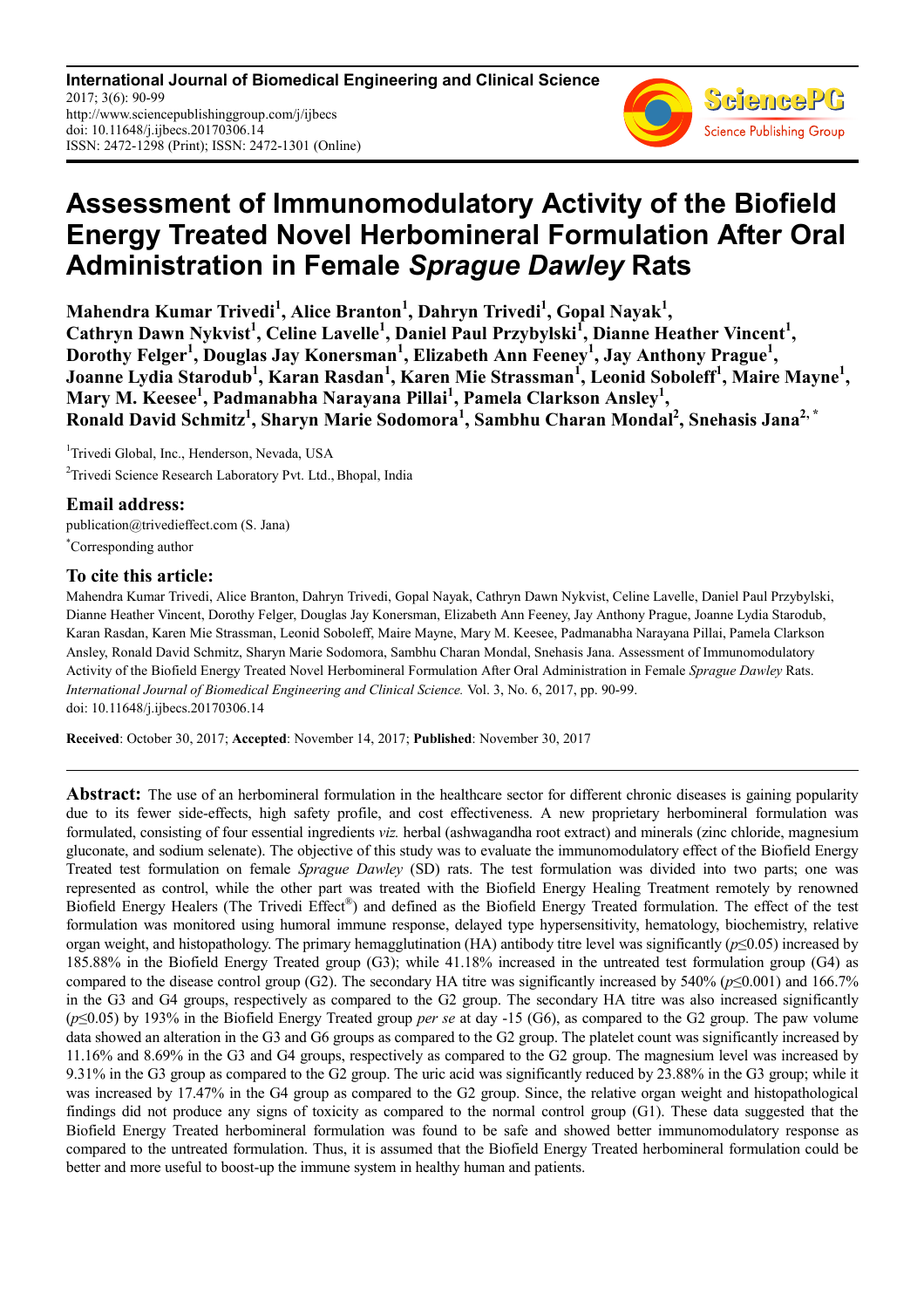**Keywords:** Biofield Energy Healing Treatment, The Trivedi Effect® , Immunomodulation, Humoral Immune Response, Herbomineral Formulation, Hematology, Stress Management, Anti-aging

# **1. Introduction**

Natural products derived from plants and minerals are always regarded as the primary source for new herbomineral formulation for maintaining the overall health [1]. Medicinal plant-derived drugs are continuously gaining popularity in the developed and developing countries alike, due to their natural origin and less side effects. Many traditional and complementary medicines are derived from medicinal plants, minerals, and organic matter, which are commonly used for the prevention and treatment of many diseases [2]. According to World Health Organization (WHO), medicinal plants are always being the target of most of the pharmaceutical companies for new formulations [3], due to the presence of one or more active phytoconstituents [4]. With this aspect, a new proprietary herbomineral formulation was formulated with a combination of the herb ashwagandha root extract and three minerals *viz.* zinc chloride, magnesium gluconate, and sodium selenate. All the components have been reported for important pharmacological activities, such as ashwagandha (*Withania somnifera*) that belongs to the family *Solanaceae*, commonly used as alternative therapies [5, 6] due to the presence of pharmacologically active molecule like withanolides [7]. Apart from its common attributes such as antibacterial, immunomodulatory and antitumor effects, many clinical and preclinical data have been available with respect to the immunomodulatory impact [8, 9]. The importance of minerals such as selenium, zinc, and magnesium to modulate the immune system has been welldefined [10]. The scientific research has been documented that due to the presence of minerals, herbal medicines have been found to exhibit a high level of phagocytic index and improved antibody titre [11]. These formulations can be used for better therapeutic effect in immune compromised patients that are affected by the cardiovascular diseases, age and stress related diseases, cancer, and autoimmune disorders. Along with the herbomineral formulations, the Biofield Energy Healers in this study have used Energy Medicine (Biofield Energy Healing Treatment) as a complementary and alternative approach to study the impact of Biofield Energy Treatment on the herbomineral formulation for its immunomodulatory potential in female *Sprague Dawley* rats.

In recent years, several scientific reports and clinical trials have shown the useful effects of Biofield Energy Treatment, which has shown enhanced immune function in cases of cervical cancer patients with therapeutic touch [12], massage therapy [13], etc. Complementary and Alternative Medicine (CAM) is now rising as preferred model of treatment, among which Biofield Therapy (or Healing Modalities) is one approach that has been reported with several benefits to enhance the physical, mental and emotional human wellness. The National Center of Complementary and Integrative

Health (NCCIH) has recognized and accepted Biofield Energy Healing as a Complementary and Alternative Medicine (CAM) health care approach in addition to other therapies, medicines and practices such as natural products, deep breathing, yoga, Tai Chi, Qi Gong, chiropractic/osteopathic manipulation, meditation, massage, special diets, homeopathy, progressive relaxation, guided imagery, acupressure, acupuncture, relaxation techniques, hypnotherapy, healing touch, movement therapy, pilates, rolfing structural integration, mindfulness, Ayurvedic medicine, traditional Chinese herbs and medicines, naturopathy, essential oils, aromatherapy, Reiki, and cranial sacral therapy. Human Biofield Energy has subtle energy that has the capacity to work in an effective manner [14]. Complementary and Alternative Medicine (CAM) therapies have been practiced worldwide with reported clinical benefits in different health disease profiles [15]. This energy can be harnessed and transmitted by individuals into living and nonliving things *via* the process of Biofield Energy Healing. Biofield Energy Treatment (The Trivedi Effect®) outcomes have been reported in numerous peer-reviewed science journals with significant outcomes in many scientific fields such as cancer research [16, 17], altered antimicrobial sensitivity of pathogenic microbes in microbiology [18-21], genetics [22, 23], altered physical and chemical properties of pharmaceutical compounds [24-27], improved overall growth and yield of plants in agricultural science [28-31], and changing the structure of the atom in relation to various metals, ceramics, polymers and chemicals in materials science [32-35]. The authors evaluated the impact of Biofield Energy Treatment (The Trivedi Effect®) on the given herbomineral formulation in female *Sprague Dawley* rats, which might improve the immunomodulatory function with respect to the antibody titre, delayed type hypersensitivity reaction, hematological parameters, and serum biochemistry using standard assays.

# **2. Materials and Methods**

#### *2.1. Chemicals and Reagents*

Pyrogallol and sodium carboxymethyl cellulose were purchased from Sigma Chemical Co. (St. Louis, MO). Ashwagandha (*Withania somnifera*) root extract powder was procured from Sanat Products Ltd., India. Zinc chloride and magnesium (II) gluconate hydrate were procured from TCI, Japan. Sodium selenate was procured from Alfa Aesar, U.S.A. Levamisole hydrochloride was procured from Sigma, U.S.A. All other chemicals used in this study were of analytical grade available locally.

#### *2.2. Laboratory Animals*

All the procedures and protocols were approved by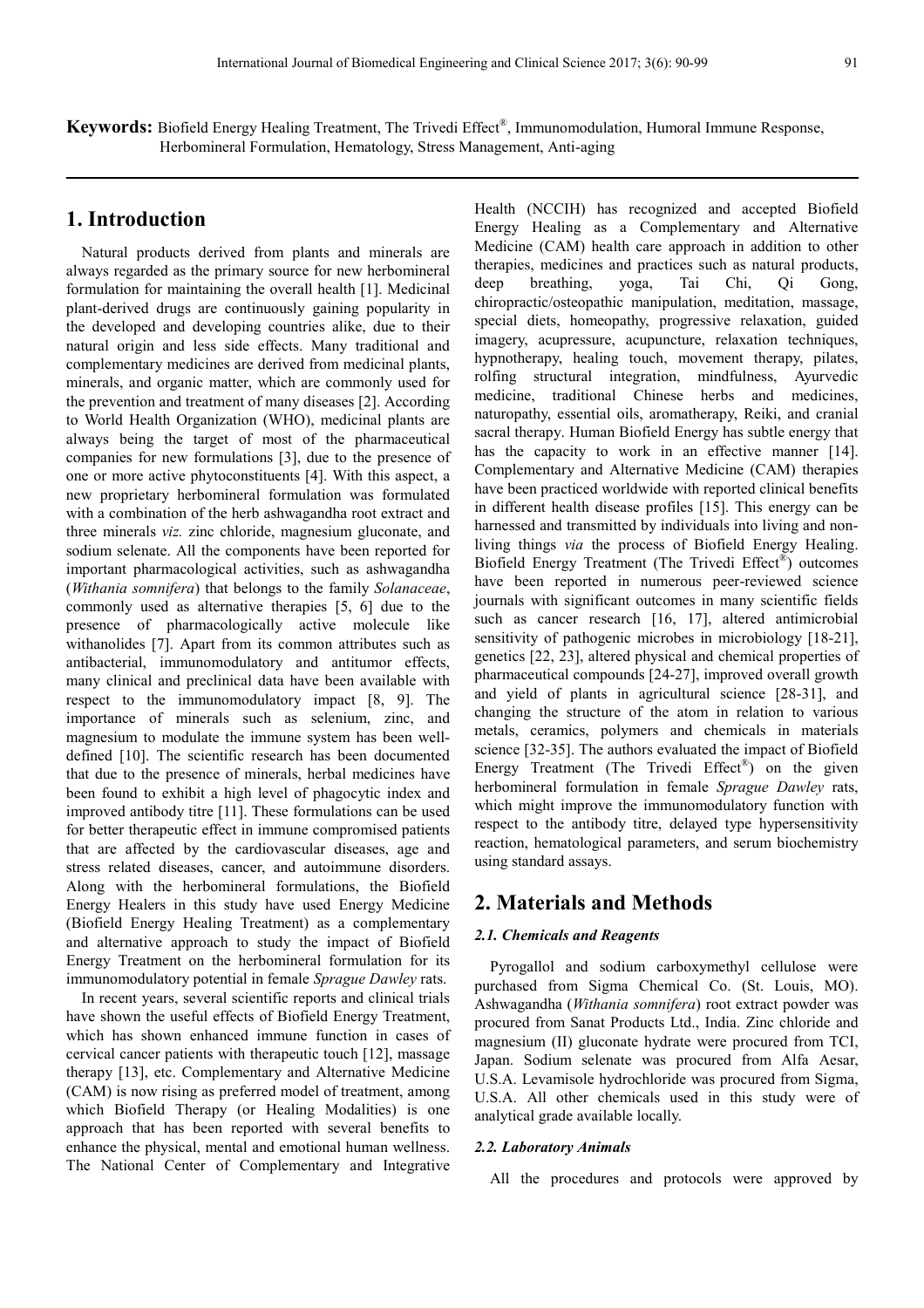Institutional Animal Ethics Committee (IAEC). All the animals were handled humanely with due regard for their welfare. Care of animals were complied with the regulations of Committee for the Purpose of Control and Supervision of Experiments on Animals (CPCSEA), Govt. of India. Randomly breed healthy female *Sprague Dawley* rats body weight ranges between 132-183 grams, were used for the study. All the animals were housed under standard experimental conditions, with room temperature ( $22 \pm 3$ °C) and relative humidity (30% to 70%).

## *2.3. Biofield Energy Healing Strategies*

The herbomineral test formulation was divided into two parts. One part of the test formulation was treated with Biofield Energy by renowned Biofield Energy Healers (also known as The Trivedi Effect® ) and coded as the Biofield Energy Treated formulation, while the second part of the test formulation did not receive any sort of treatment and was defined as the untreated test formulation. This Biofield Energy Treatment was provided to the test formulation through a group of eighteen Biofield Energy Healers who participated in this study and performed the Biofield Energy Treatment to the test formulation remotely. Eleven Biofield Energy Healers were remotely located in the U.S.A, four were remotely located in Canada, and one of which was remotely located in UK, Russia and Ireland, while the test herbomineral formulation was located in the research laboratory of Dabur Research Foundation, New Delhi, India. This Biofield Energy Treatment was administered for 5 minutes through the Healer's Unique Energy Transmission process remotely to the test formulation under the laboratory conditions. Besides, one group of animals was also received Biofield Energy Treatment *per se* by Biofield Energy Healers under similar conditions. None of the Biofield Energy Healers in this study visited the laboratory in person, nor had any contact with the herbomineral samples. Further, the control group was treated with a "sham" healer for comparative purpose. The sham healer did not have any knowledge about the Biofield Energy Treatment. After that, the Biofield Energy Treated and untreated test formulations were returned in the similar sealed condition and kept in recommended storage condition.

## *2.4. Antigen (Sheep RBC)*

The fresh sheep blood was collected aseptically from the jugular vein of a healthy sheep and transferred immediately to the heparinized tube. The collected erythrocytes were separated from plasma by centrifugation (400 *g*, 10°C, 10 minutes), washed twice with the normal saline and then further diluted in saline and the samples were analyzed using Hematology analyzer (Abbott Model-CD-3700). Based on the number of erythrocytes, the samples were further diluted (using saline) before injecting to the rat [36].

## *2.5. Experimental Procedure*

After 5 days of acclimatization, the animals were grouped

(G) based on the body weight. G1 (normal control) received oral suspension of 0.5% carboxy methyl cellulose-sodium salt *via* gavage. The G2 (disease control) received pyrogallol at a dose of 100 mg/kg through intraperitoneal (*i.p.*) route once daily for 7 days. The G3 animals received the Biofield Energy Treated test formulation (1105.005 mg/kg b.wt, *p.o.*). The G4 received untreated test formulation at the same dose orally, while the G5 received levamisole at a dose of 50 mg/kg *p.o.* from day 1 to day 22. Further, the G6 received Biofield Energy Treatment group *per se* at day -15, without any test formulation. All the animals except normal control group received pyrogallol at a dose of 100 mg/kg through *i.p.* route once daily from day 1 to 7. The animals were administered with the Biofield Energy Treated and untreated test formulation to the G3 and G4 animals, respectively, one hour before the pyrogallol challenge in the morning once daily for 22 days. The treatment was continued to all the tested groups (G1 to G6) with 5 mL/kg body weight dose volume. On day 7 and day 13, all the animals in G2-G6 except normal control (G1) were challenged with sheep red blood cells (sRBC)  $(0.5 \times 10^9/100 \text{ gm}; i.p.)$  as the antigenic material to sensitize them for immunological parameters. On the days  $13<sup>th</sup>$  and  $20<sup>th</sup>$ , blood sample was collected from retroorbital plexus and subjected to hemagglutination test to evaluate the humoral immune response. On the same day, the animals were challenged with sheep RBC (0.5 x  $10^9$  cells/50  $\mu$ L/rat) in sub-planter region and on 22<sup>nd</sup> day (48 hours), paw volume was measured to evaluate cellular immune response. The body weight and food consumption were measured daily before treatment. On day 22, the animals were kept under fasting over night and on day 23; blood was collected again from retro-orbital plexus from each animal under isoflurane anaesthesia. Whole blood was analysed for haematological parameters and serum was analysed for serum biochemistry. At the end of the study; animals were euthanized by  $CO<sub>2</sub>$ asphyxiation as per in-house approved standard protocol. Different organs of all animals were excised, weighed and preserved for histopathological analysis.

#### *2.6. Determination of Humoral Immune Response*

On day 13 and 20, blood was withdrawn from the retroorbital plexus of all antigenically challenged rats. Approximately 25 µL of serum was serially diluted with 25 µL of phosphate-buffered saline. The sRBC  $(0.025 \times 10^9)$ cells) was added to each of these dilutions and incubated at 37°C for one hour. The rank of minimum dilution that exhibited hemagglutination (HA) was considered as an antibody titre. The level of antibody titre on day 13 of the experiment was considered as the primary humoral immune response and the day 20 of the experiment was considered as the secondary humoral immune response [37].

## *2.7. Determination of Paw Volume (Delayed Type Hypersensitivity)*

The cellular immune response was assayed by the footpad reaction method. The edema was induced in the right paw of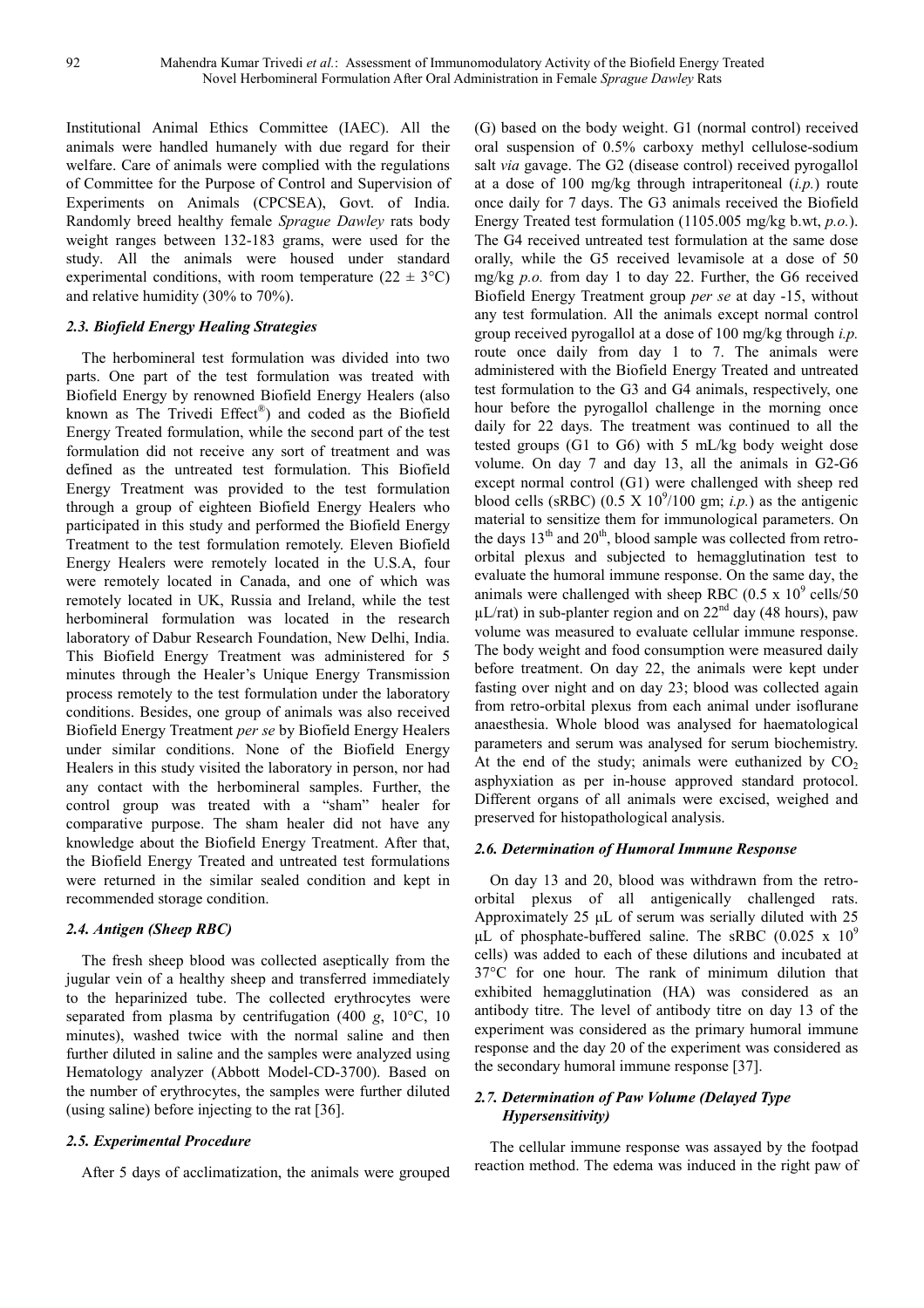rats by injecting sRBC (0.025 x  $10^9$  cells) in the sub-plantar region. The change in paw volume was assessed on digital plethysmometer (PanLab, Spain). The mean percentage increase in paw volume was considered as delayed type of hypersensitivity as an index of cell-mediated immunity. The volume of the left hind paw, injected similarly with phosphate-buffered saline, served as control.

## *2.8. Determination of Hematological and Biochemical Parameters*

After fasting for 12 to 16 hours on day  $23<sup>rd</sup>$  of the experiment, blood was collected from the retro-orbital plexus using heparinized and non-heparinized capillary tubes. The non-heparinized capillary tube of blood was kept in plain bottle from which serum was collected and further stored for biochemical analysis. The heparinized tube containing blood was directly subjected for the estimation of various hematological parameters using standard instrument. The various hematological parameters such as hemoglobin (Hb), red blood corpuscle (RBC), packed cell volume (PCV), mean corpuscular volume (MCV), mean corpuscular hemoglobin (MCH), mean corpuscular hemoglobin concentration (MCHC) and platelets were analyzed with blood samples. Further, the level of magnesium, blood urea nitrogen (BUN), creatinine, uric acid, calcium, phosphorus, potassium, sodium, and chloride ion concentration was analyzed in serum sample using Hematology analyzer (Abbott Model-CD-3700) [38].

#### *2.9. Determination of Body Weight and Feed Intake*

Body weight and feed intake of all the animals in various experimental groups were measured once daily before dosing. Briefly, the weight of daily feed supply and the leftover by the following day was recorded and the difference was taken as the daily feed intake. The average feed intake was computed for every three days of the experimental period [39].

## *2.10. Clinical Sign and Symptoms*

All the animals were observed for the clinical signs and symptoms once daily in accordance with the in-house protocol [40]. Animals found in a moribund condition or enduring signs of severe distress was humanely euthanized. Abnormal findings were recorded with the time of onset and disappearance.

## *2.11. Measurement of Relative Organ Weight and Histopathology*

At the end of the experiment, rats were dissected and the whole liver, kidneys, hearts, spleens, lungs, whole intestine, eyes, brain, and ovaries were excised, freed of fat, blotted with clean tissue paper, and then weighed. The organ to body weight ratio was determined by comparing

the weight of each organ with the final body weight of each rat. Defined samples were placed in 10% neutral buffered formalin for histopathological examination as per standard protocol.

## *2.12. Statistical Analysis*

Data were expressed as mean  $\pm$  standard error of mean (S.E.M.) and were subjected to one-way analysis of variance (ANOVA) followed by Dunnett's multiple range test and Student's *t*-test. Statistical significance was considered at *p*<0.05.

# **3. Results and Discussion**

## *3.1. Determination of Humoral Immune Response*

The results of primary and secondary humoral immune responses after oral administration of test formulation in female *Sprague Dawley* rats are summarized in the Table 1. The primary mean hemagglutination (HA) antibody titre level was significantly (*p*≤0.05) increased by 185.88% and 41.18% in the Biofield Energy Treated test formulation group and the untreated test formulation group, respectively as compared to the disease control group. It indicated that the Biofield Energy Treated test formulation showed better response in comparison with the untreated test formulation group. It is assumed that the increased level of primary HA titre in the Biofield Energy Treated test formulation might be due to Biofield Energy Healing (The Trivedi Effect<sup>®</sup>) through Biofield Energy Transmission to the test formulation. The primary HA titre response was increased by 17.65% in the levamisole (reference item) group as compared to the disease control group. The response of the primary HA titre was decreased by 55.29% in the Biofield Energy Treated group *per se* at day -15 as compared to the disease control group. On day  $20<sup>th</sup>$ , the secondary immune response of mean HA titre level was significantly increased by 540% (*p*≤0.001) and 166.7% in the Biofield Energy Treated test formulation group and the untreated test formulation group, respectively as compared to the disease control group. It indicated that there was an improvement of secondary HA titre in the Biofield Energy Treated test formulation than the untreated test formulation. The level of secondary HA titre was also increased significantly by 260% (*p*≤0.001) and 193% (*p*≤0.05) in the levamisole and the Biofield Energy Treated group *per se* at day -15, respectively as compared to the disease control group. Kawai *et al.* reported that the primary and secondary responses observed through the stimulation of the T-celldependent antigen [41]. Based on this, it is presumed that the Biofield Energy Treated herbomineral formulation shows the potential immunomodulatory activities which could be due to the T-cell-dependent antigen response.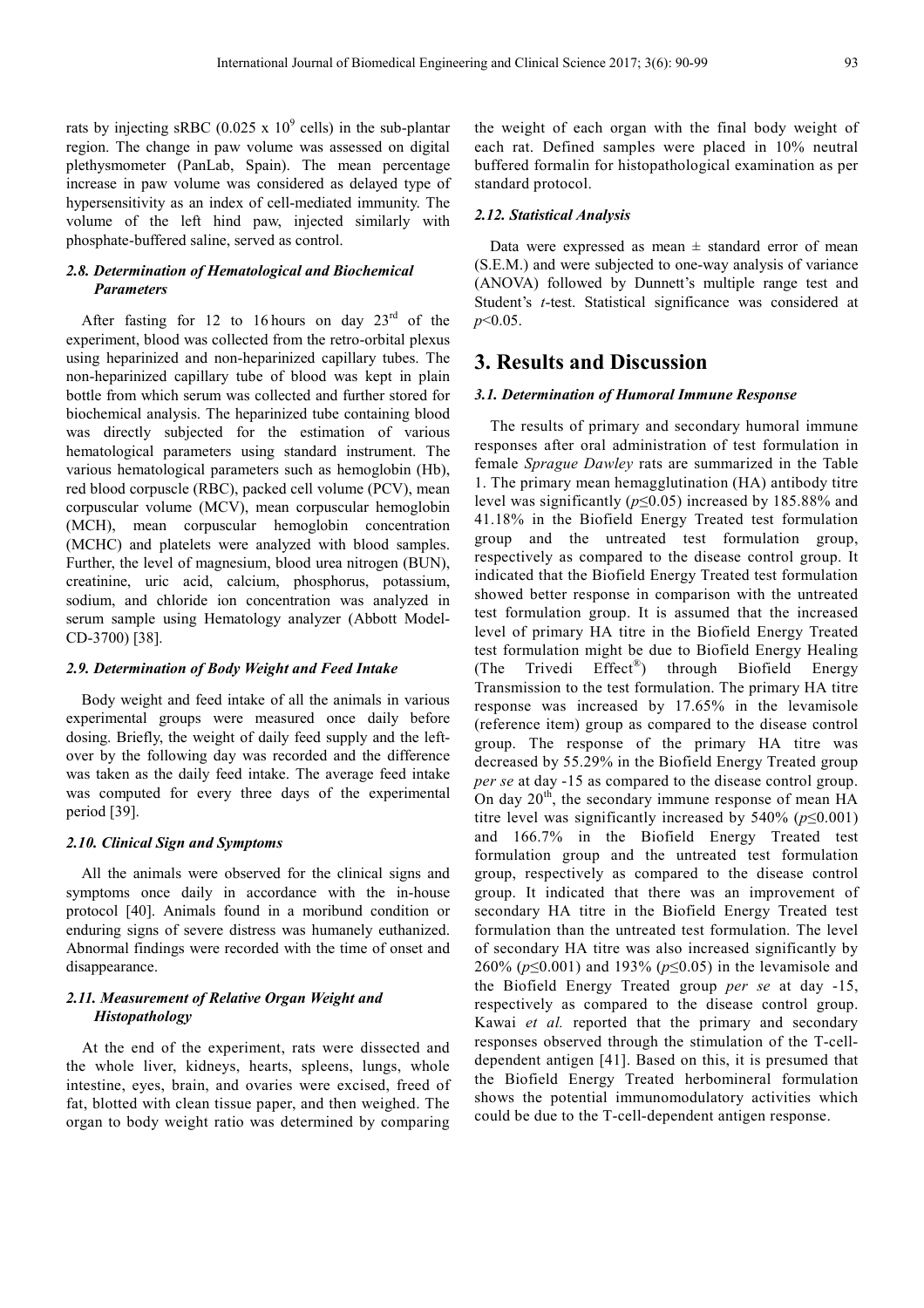| Group                                           | <b>Primary HA titre</b>       | <b>Secondary HA titre</b>       |  |
|-------------------------------------------------|-------------------------------|---------------------------------|--|
| Disease control                                 | $8.50 \pm 3.35$               | $10.00 \pm 0.00$                |  |
| Biofield Treated formulation                    | $24.30 \pm 8.83$ <sup>*</sup> | $64.00 \pm 0.00$ <sup>***</sup> |  |
| Untreated test formulation                      | $12.00 \pm 1.79$              | $26.67 \pm 3.37$                |  |
| Reference item (Levamisole)                     | $10.00 \pm 0.00$              | $36.00 \pm 9.63$ ***            |  |
| Biofield Treated group <i>per se</i> at day -15 | $3.80 \pm 0.98$               | $29.30 \pm 7.64$ <sup>*</sup>   |  |

*Table 1. The effect of the test formulation on primary and secondary humoral immune response in female Sprague Dawley rats.* 

HA: Hemagglutination assay. All the values are expressed as the mean  $\pm$  SEM.  $\degree$ p≤0.05 and  $\degree$  \* $\degree$ p≤0.001 as compared to the disease control.

## *3.2. Effect of the Test Formulation on Paw Volume (Delayed Type Hypersensitivity)*

The effects of the Biofield Energy Treated and the untreated test formulations on delayed type hypersensitivity response (DTH) are shown in the Figure 1. The levamisole group (G5) showed significantly  $(p<0.01)$  increased in paw volume as compared to the disease control group (G2). The paw volume was altered in the Biofield Energy Treated test formulation (G3), untreated test formulation (G4), and the Biofield Energy Treatment group *per se* at day -15 (G6) as compared to the disease control group (G2).



*Figure 1. Effect of the test formulation on paw volume (delayed-type hypersensitivity) in female Sprague Dawley rats. G1: Normal control; G2: Disease control; G3: Biofield Energy Treated test formulation; G4: Untreated test formulation; G5: Reference item (Levamisole); G6: Biofield Energy Treated group per se at day -15. All values are expressed as the mean ± SEM (n = 6). \*\*p≤0.01 vs disease control.* 

#### *3.3. Determination of Hematological Parameters*

Various studies on nutraceutical supplementation have demonstrated the quality with respect to the body mass, reproductive timing and sociality [42, 43]; however, plenty of studies evaluated effects of supplementation on hematologic and immunologic parameters [44]. The effect of the Biofield Energy Treated proprietary nutraceutical product on various hematological parameters is presented in the Table 2. The level of red blood corpuscle (RBC) in the disease control group (G2) was reduced by 8.94% as compared to the normal control group (G1). Besides, the level of RBC was significantly increased by 3.41%, 6.26%, 4.98%, and 9.39%, in the Biofield Energy Treated test formulation (G3), untreated test formulation (G4), levamisole (G5), and Biofield Energy Treated group *per se* at day -15 (G6), respectively as compared to the disease control group (G2). It is assumed that this improvement could be due to the

influence of Biofield Energy Healing through Biofield Energy Healers. The level of hemoglobin (Hb) was not altered in all the tested groups as compared to the both normal (G1) as well as disease control (G2) groups. The platelet count was significantly decreased by 5.34% in the disease control group (G2) as compared to the normal control (G1).

Further, the platelet count was significantly increased by 11.16% in the Biofield Energy Treated test formulation group (G3) with respect to the disease control (G2). While the platelet count was significantly decreased by 8.69% in the untreated test formulation group (G4) with respect to the disease control (G2). There was an improvement of platelets counts in the G3 group as compared to the G4 group. This increased number of platelet counts in the Biofield Energy Treated formulation might be due to the influence of Biofield Energy Healing on herbomineral formulation. Besides, there was an elevation of platelets by 13.58% in the Biofield Energy Treated group *per se* at day -15 (G6); while it was altered in the levamisole group as compared to the disease control (G2). In the literature, it was reported that ashwagandha prevented myelosuppression and increase in platelet count and body weight [45]. Our experimental finding like increased platelet count was well corroborated with the literature observation due to the presence of ashwagandha as one of the components in the proprietary formulation. Among other hematological parameters like packed cell volume (PCV) was significantly increased by 9.70% in the Biofield Energy Treated group *per se* at day -15 (G6) as compared to the disease control (G2). However, the PCV did not alter in the other groups as compared to the both normal as well as disease control groups.

Moreover, the level of mean corpuscular volume (MCV) was also increased by 8.24% in the disease control (G2) as compared to the normal control (G1). The level of MCV was reduced in all the tested groups except in the Biofield Energy Treated group *per se* at day -15 (G6) as compared to the disease control (G2). Additionally, the level of red cell distribution width - Coefficient of Variation (RDW-CV) was increased by 13.33% in the disease control (G2) as compared to the normal control group (G1). However, the value of RDW-CV was reduced in the Biofield Energy Treated test formulation (G3), untreated test formulation (G4) and levamisole group (G5); while the value was similar in the Biofield Energy Treated group *per se* at day -15 (G6) as compared to the disease control (G2). It was reported that *W. somnifera* extract was non-toxic to human erythrocytes at different concentrations [46]. Our experimental results also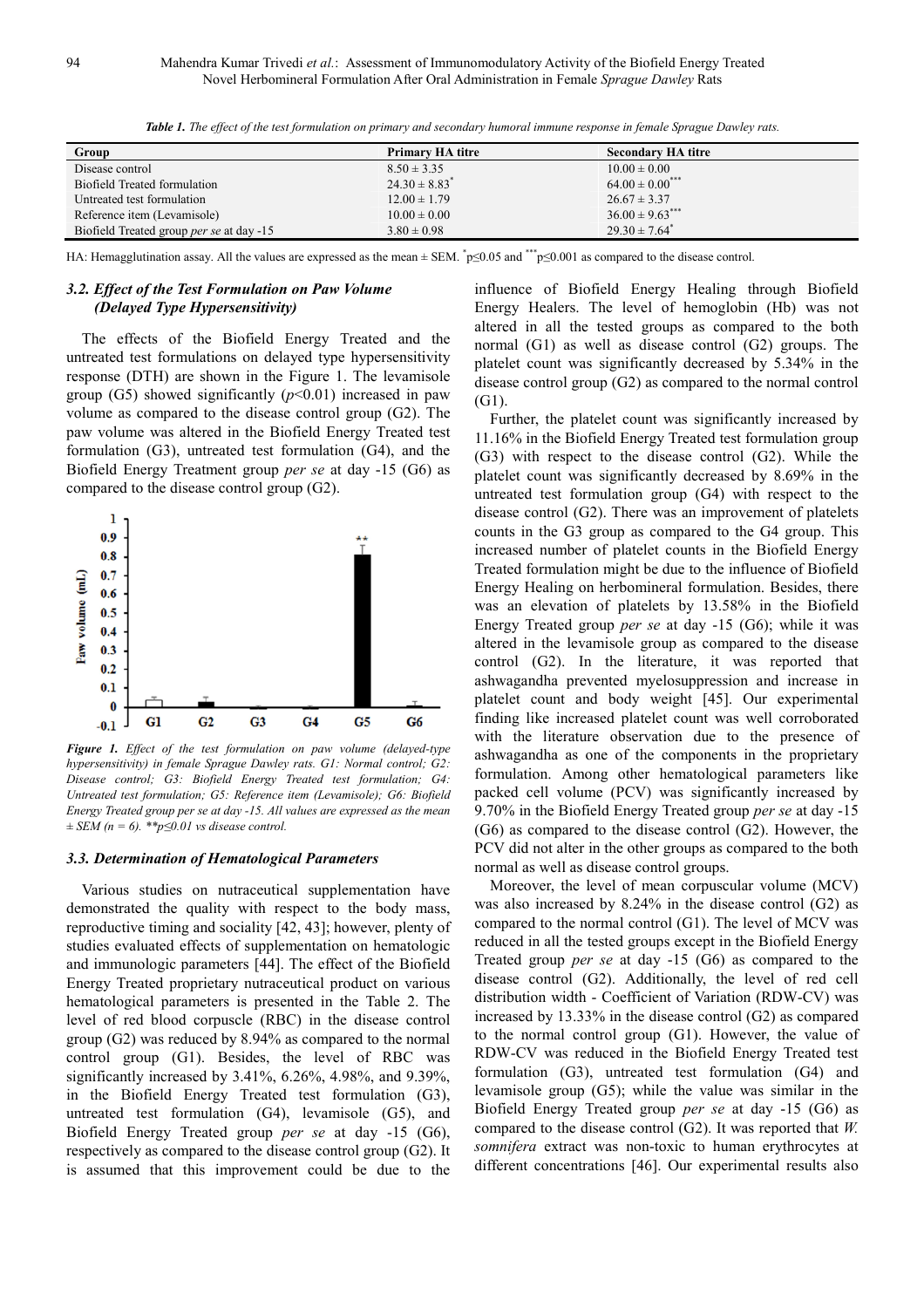suggested that the test formulation did not have any toxic effect on RBC, as no significant change was observed in different groups with respect to both the normal control and disease control groups. Besides, the minerals present in the test formulation were found to be safe, along with good therapeutic effect [47].

*Table 2. Evaluation of hematology parameters assessed after Biofield Energy Treatment on the test formulation in female Sprague Dawley rats.* 

| Group          | <b>RBC</b>      | Hb               | <b>PCV</b>       | <b>MCV</b>        | <b>MCH</b>       | <b>MCHC</b>      | <b>Platelet Count</b> | <b>RDW-CV</b>   |  |
|----------------|-----------------|------------------|------------------|-------------------|------------------|------------------|-----------------------|-----------------|--|
|                | $(10^6/\mu L)$  | (gm/dL)          | $\frac{6}{2}$    | (f <sub>l</sub> ) | (pg)             | $\frac{6}{2}$    | $(thousand/mm^3$      |                 |  |
| G1             | $7.72 \pm 0.23$ | $14.90 \pm 0.55$ | $43.52 \pm 1.42$ | $56.40 \pm 1.11$  | $19.28 \pm 0.38$ | $34.23 \pm 0.25$ | $1047.50 \pm 113.10$  | $0.13 \pm 0.00$ |  |
| G2             | $7.03 \pm 0.15$ | $15.20 \pm 0.18$ | $42.87 \pm 0.58$ | $61.05 \pm 0.72$  | $21.67 \pm 0.55$ | $35.48 \pm 0.48$ | $991.67 \pm 52.01$    | $0.15 \pm 0.01$ |  |
| G <sub>3</sub> | $7.27 \pm 0.11$ | $14.33 \pm 0.18$ | $42.17 \pm 0.54$ | 58.10 $\pm$ 0.86  | $19.72 \pm 0.26$ | $34.00 \pm 0.06$ | $1102.33 \pm 24.50$   | $0.14 \pm 0.00$ |  |
| G4             | $7.47 \pm 0.19$ | $14.70 \pm 0.40$ | $43.02 \pm 1.21$ | $57.70 \pm 1.00$  | $19.73 \pm 0.42$ | $34.15 \pm 0.34$ | $905.50 \pm 162.29$   | $0.14 \pm 0.00$ |  |
| G5             | $7.38 \pm 0.40$ | $15.25 \pm 0.94$ | $44.12 \pm 2.31$ | $59.90 \pm 3.75$  | $20.72 \pm 1.30$ | $34.55 \pm 0.96$ | $996.17 \pm 136.43$   | $0.14 \pm 0.01$ |  |
| G6             | $7.69 \pm 0.11$ | $15.78 \pm 0.33$ | $47.03 \pm 1.01$ | $61.18 \pm 0.71$  | $20.53 \pm 0.24$ | $33.55 \pm 0.13$ | $1126.33 \pm 46.76$   | $0.15 \pm 0.00$ |  |
|                |                 |                  |                  |                   |                  |                  |                       |                 |  |

G1: Normal control; G2: Disease control; G3: Biofield Energy Treated test formulation; G4: Untreated test formulation; G5: Reference item (Levamisole); G6: Biofield Energy Treated group per se at day -15. Hb: Hemoglobin; RBC: Red blood count; PCV: Packed cell volume; MCV: Mean corpuscular volume; MCH: Mean corpuscular hemoglobin; MCHC: Mean corpuscular hemoglobin concentration; Red cell distribution width and volume (RDW-CV).

#### *3.4. Evaluation of Biochemical Parameters*

The effect of the Biofield Energy Treated test formulation on different biochemical parameters is shown in the Table 3. The level of magnesium was increased by 9.31% in the Biofield Energy Treated test formulation group (G3) as compared to the disease control (G2). In rest of the groups (G4 to G6), results showed an alteration of magnesium as compared to the disease control (G2). Thus, the improvement of magnesium concentration in the Biofield Energy Treated test formulation could be fruitful to the patients those who are suffering from the deficiency of magnesium. Moreover, the serum concentration of uric acid (UA) was  $2.85 \pm 0.37$ mg/dL in the normal control group and it was significantly increased by 16.49% in the disease control group (3.32  $\pm$ 0.30 mg/dL). Further, the concentration of UA was significantly reduced by 23.88% in the Biofield Energy Treated test formulation (G3); however it was increased in the untreated test formulation (G4) by 17.47% with respect to the disease control (G2). Here, the Biofield Energy Treated

herbomineral formulation showed beneficial effect by reducing the concentration of UA than the untreated product. The results might be due to the positive effect of Biofield Energy Healing to the novel herbomineral product, which could be very helpful in the patients with autoimmune disorders like rheumatic arthritis and psoriasis in near future. Besides, the levels of blood urea, creatinine, calcium, phosphorous, and ions like sodium, potassium, and chloride were altered in all the experimental groups to some extent but did not show any significant difference with respect to the disease control group. Altogether, on the assessment of serum biochemistry profile, there was a significant elevation in the level of serum magnesium and significant reduction of UA in the Biofield Energy Treated test formulation (G3) as compared to the disease control (G2). The siginificant outcomes of Biofield Energy Healing on the herbomineral formulation might be due to the electromagnetic field or radiations of Healers during energy transmission process.

*Table 3. Assessment of the Biofield Energy Treated and the untreated test formulations on biochemical parameters in female Sprague Dawley rats.* 

| Group          | Magnesium<br>(mg/dL) | <b>Blood Urea</b><br>(mg/dL) | <b>Creatinine</b><br>(mg/dL) | <b>Uric Acid</b><br>(mg/dL) | Calcium<br>(mg/dL) | <b>Phosphorus</b><br>(mg/dL) | $Na^+$ (Meg/L)    | $K^+$ (mEq/L)   | $Cl^{(mEq/L)}$    |
|----------------|----------------------|------------------------------|------------------------------|-----------------------------|--------------------|------------------------------|-------------------|-----------------|-------------------|
| G1             | $2.61 \pm 0.08$      | $39.37 \pm 2.25$             | $0.60 \pm 0.00$              | $2.85 \pm 0.37$             | $10.02 \pm 0.14$   | $8.00 \pm 0.20$              | $142.37 \pm 7.48$ | $5.15 \pm 0.09$ | $102.17 \pm 0.17$ |
| G2             | $2.90 \pm 0.07$      | $47.30 \pm 3.61$             | $0.58 \pm 0.03$              | $3.32 \pm 0.30$             | $10.30 \pm 0.17$   | $8.93 \pm 0.31$              | $150.17 \pm 0.54$ | $5.38 \pm 0.07$ | $103.67 \pm 0.61$ |
| G <sub>3</sub> | $3.17 \pm 0.13$      | $46.32 \pm 2.61$             | $55 \pm 00.06$               | $2.68 \pm 0.15$             | $10.15 \pm 0.21$   | $8.97 \pm 0.21$              | $151.17 \pm 0.70$ | $4.97 \pm 0.11$ | $102.17 \pm 1.01$ |
| G4             | $3.51 \pm 0.14$      | $53.02 \pm 2.57$             | $0.62 \pm 0.05$              | $3.90 \pm 0.40$             | $10.60 \pm 0.18$   | $10.33 \pm 0.30$             | $150.00 \pm 0.63$ | $5.53 \pm 0.22$ | $102.50 \pm 0.56$ |
| G5             | $3.02 \pm 0.16$      | $51.52 \pm 3.32$             | $0.68 \pm 0.10$              | $0.68 \pm 0.10^{***}$       | $10.73 \pm 0.17$   | $9.08 \pm 0.24$              | $151.00 \pm 0.68$ | $5.40 \pm 0.17$ | $104.67 \pm 0.61$ |
| G6             | $2.93 \pm 0.20$      | $43.00 \pm 2.18$             | $0.52 \pm 0.02$              | $3.18 \pm 0.46$             | $10.42 \pm 0.22$   | $9.20 \pm 0.42$              | $150.00 \pm 0.22$ | $5.53 \pm 0.22$ | $103.83 \pm 0.70$ |

G1: Normal control; G2: Disease control; G3: Biofield Energy Treated test formulation; G4: Untreated test formulation; G5: Reference item (Levamisole); G6: Biofield Energy Treated group per se at day -15. The values are represented as mean  $\pm$  SEM of 6 animals in each group. \*\*\*p≤0.001 (as compared to the disease control group).

## *3.5. Analysis of Body Weight, Feed Intake, and Relative Organ Weight ratio (Percentage)*

The Biofield Energy Treated test formulation group (G3) showed consistent improvement of the both feed intake and body weight throughout the experiment. The absolute weight of various vital organs such as liver, lungs, kidneys, brain, heart, eyes, spleen, whole intestine, and ovaries were recorded at the end of the experiment as per standard protocol. From this, based on the final body weight (on day 22), the relative organ weight ratio (as percentage) was calculated in all the groups and the data is shown in the Table 4. Overall, results showed that the Biofield Energy Treated formulation (G3), untreated test formulation (G4), and Biofield Energy Treatment group *per se* at day -15 (G6) did not produce any signs of toxicity as compared to the normal control group (G1), and was found to be safe with respect to the body weight, feed intake, and most of the vital organs toxicity as compared to the normal control (G1).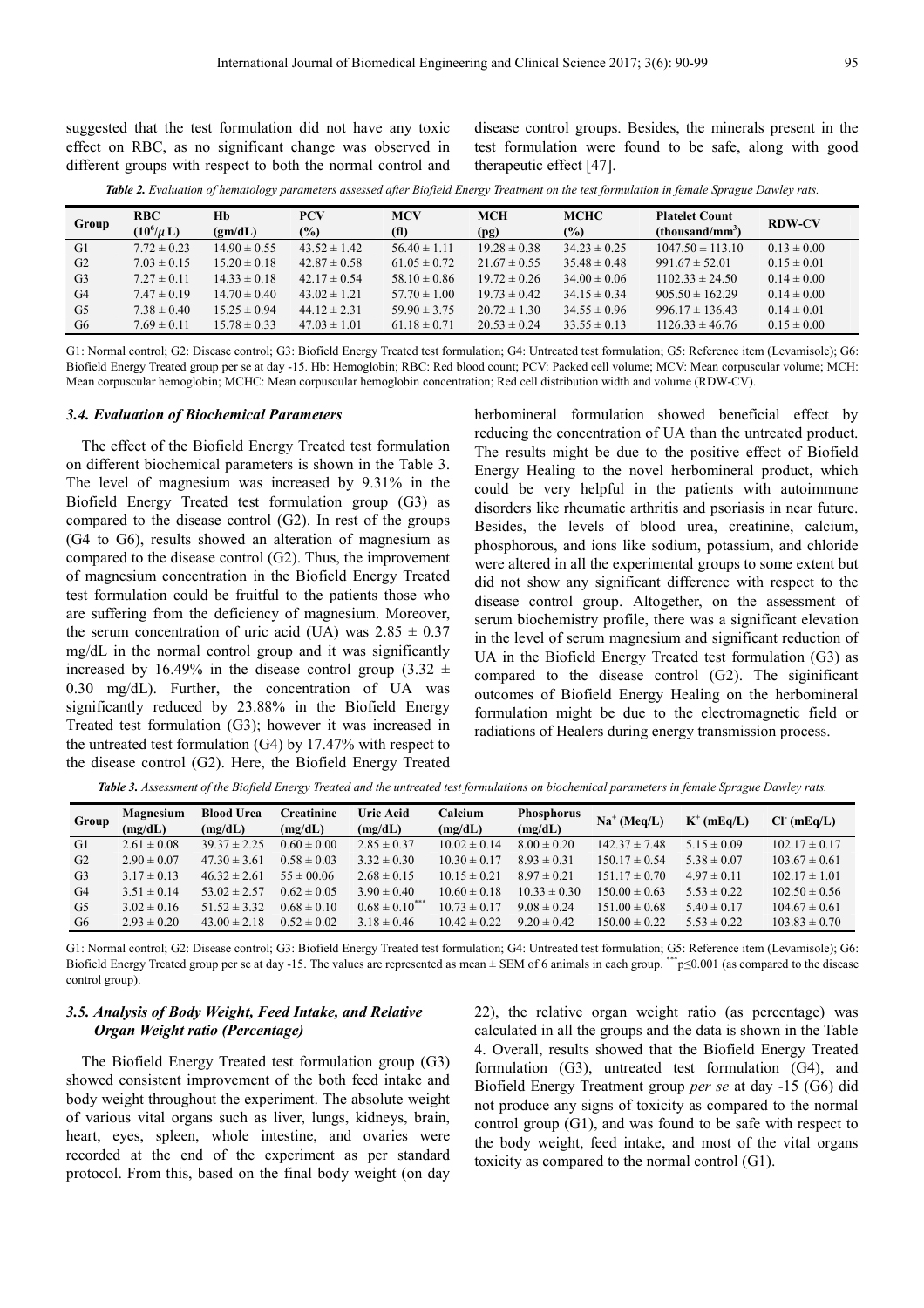| Relative organ weight $(\%)$ | G1              | G2              | G <sub>3</sub>  | G <sub>4</sub>  | G5              | G6              |
|------------------------------|-----------------|-----------------|-----------------|-----------------|-----------------|-----------------|
| Liver                        | $3.11 \pm 0.13$ | $3.25 \pm 0.13$ | $3.85 \pm 0.06$ | $3.47 \pm 0.08$ | $4.02 \pm 0.10$ | $3.19 \pm 0.07$ |
| Lungs                        | $0.64 \pm 0.02$ | $0.73 \pm 0.03$ | $0.71 \pm 0.03$ | $0.68 \pm 0.03$ | $0.77 \pm 0.02$ | $0.75 \pm 0.02$ |
| Kidneys                      | $0.75 \pm 0.03$ | $0.82 \pm 0.02$ | $0.79 \pm 0.01$ | $0.80 \pm 0.02$ | $0.86 \pm 0.02$ | $0.84 \pm 0.03$ |
| Brain                        | $0.84 \pm 0.05$ | $0.92 \pm 0.03$ | $0.83 \pm 0.03$ | $0.78 \pm 0.03$ | $0.92 \pm 0.04$ | $0.89 \pm 0.04$ |
| Heart                        | $0.40 \pm 0.02$ | $0.44 \pm 0.02$ | $0.43 \pm 0.01$ | $0.41 \pm 0.02$ | $0.49 \pm 0.02$ | $0.44 \pm 0.03$ |
| Eyes                         | $0.11 \pm 0.01$ | $0.12 \pm 0.01$ | $0.11 \pm 0.01$ | $0.10 \pm 0.01$ | $0.19 \pm 0.07$ | $0.11 \pm 0.01$ |
| Spleen                       | $0.31 \pm 0.01$ | $0.36 \pm 0.02$ | $0.33 \pm 0.01$ | $0.31 \pm 0.02$ | $0.34 \pm 0.03$ | $0.34 \pm 0.01$ |
| Whole intestine              | $6.25 \pm 0.20$ | $6.73 \pm 0.21$ | $9.01 \pm 0.49$ | $8.90 \pm 0.50$ | $7.39 \pm 0.27$ | $6.73 \pm 0.27$ |
| Ovaries                      | $0.08 \pm 0.01$ | $0.10 \pm 0.01$ | $0.09 \pm 0.01$ | $0.09 \pm 0.01$ | $0.09 \pm 0.01$ | $0.08 \pm 0.00$ |

*Table 4. Effect of administration of the test formulation on the relative organ weight ratio (percentage) of various vital organs in female Sprague Dawley rats.* 

G1: Normal control; G2: Disease control; G3: Biofield Energy Treated test formulation; G4: Untreated test formulation; G5: Reference item (Levamisole); G6: Biofield Energy Treated group per se at day -15.

The organ to body weight ratio is a useful index for the identification of swelling, atrophy or hypertrophy [48]. The increase in body weight or organ weight with the exposure of any compound in the animals during experiment suggested the hypertrophy, while decrease in the relative weight indicated the atrophy. The increase in body weight and organ to body weight ratio might be correlated with the sign of product toxicity, but the experimental results suggested that there was not much change in most of the vital organs, which depicts that the test product was non-toxic to the animals throughout the exposure period (22 days) at the dose of 1105.005 mg/kg.

## *3.6. Assessment of Gross and Histopathological Examination*

The effect of the Biofield Energy Treatment on

herbomineral formulation on histopathological findings in female rats is shown in the Figure 2. No significant differences were observed either in gross or microscopic observation of the tested organs. Histopathological study results also suggest that no treatment-related histopathological findings were reported in all the experimental animals as compared to the control group. The detailed histopathological images of microscopic sections of the organs are presented in the Figure 2. Mild vacuolization in centrizonal hepatocytes was observed in few animals in the untreated test formulation group (G4; 3/6). Scattered hepatocytic vacuolation was observed in few animals in the normal control (G1; 2/6) and disease control (G2; 1/6) groups. All other organs of animals were devoid of any microscopic changes (Figure 2).



*Figure 2. Histopathological photomicrograph of major organs tested after the Biofield Energy Treated test formulation for consecutive 22 days in female Sprague Dawley rats. All the tissues were sectioned transversely and stained with hematoxylin (H) and eosin (E). G1: Normal control; G2: Disease control; G3: Biofield Energy Treated test formulation; G4: Untreated test formulation; G5: Reference item (Levamisole); G6: Biofield Energy Treated group per se at day -15.*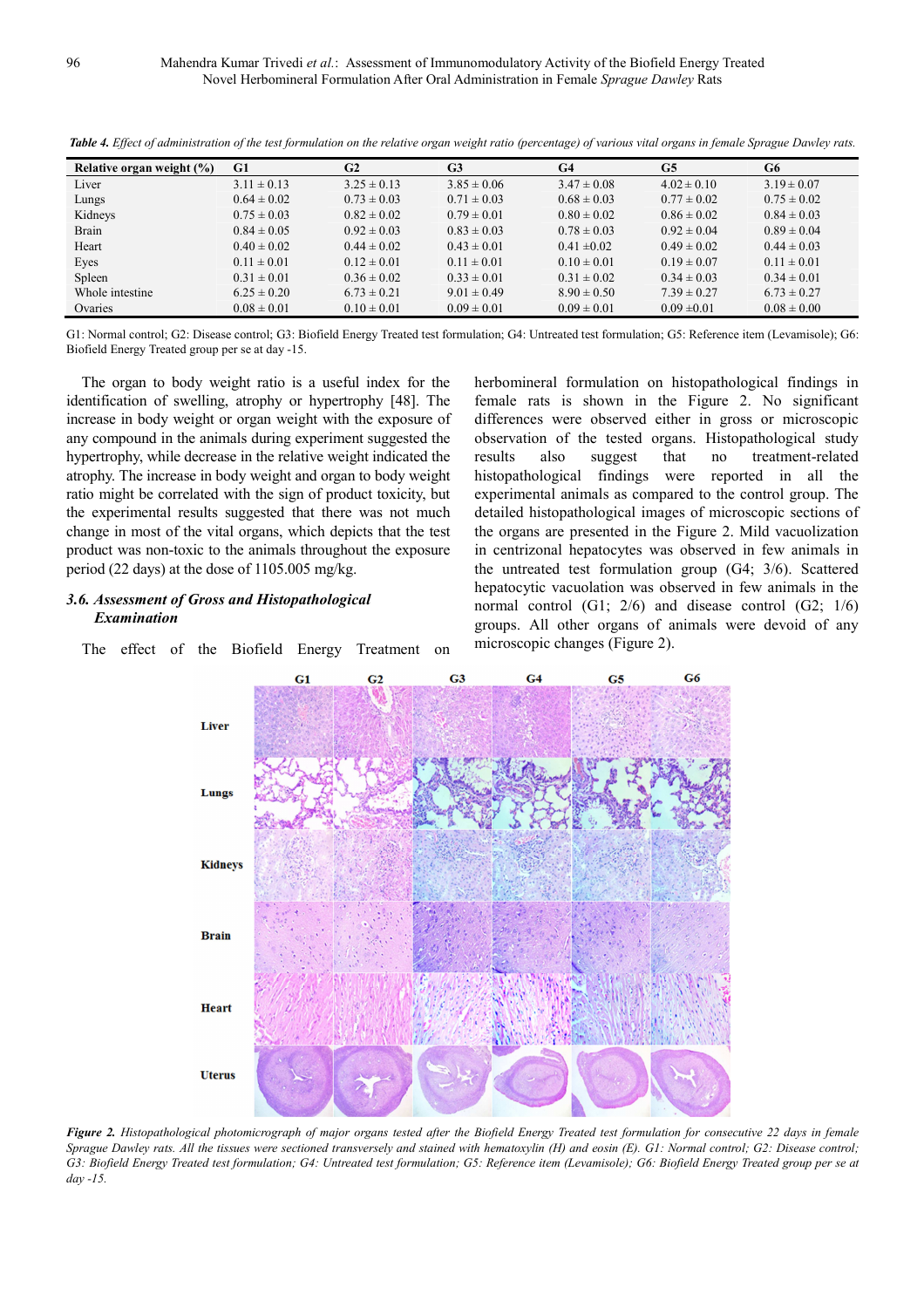Biofield Energy Healing has been reported to be effective in cancer treatment by reducing the level of cytokines [49]. The National Center for Complementary/Alternative Medicine (NCCAM,) 34% of adults in U.S. populations depends on some forms of complementary health approach, among which energy medicine is one of them. About 80% of the world population depends upon the traditional medicine for health benefits in the developing world [50]. Complementary and Alternative Medicine (CAM) has several advantages instead of the current preferred treatment approach [51]. Biofield Energy Treated herbomineral formulation might act as better immunomodulatory medicine in the near future due to its anti-inflammatory and immunomodulatory effects. Therefore, it is assumed that the Biofield Energy Treated herbomineral formulation might be considered as a safe dietary supplement for boosting the immune response.

# **4. Conclusions**

The primary antibody titre level was significantly  $(p \le 0.05)$ increased by 185.88% in the Biofield Energy Treated test formulation group (G3) as compared to the disease control group (G2) and also showed better results than the untreated test formulation group (G4). The secondary antibody titre level was significantly (*p*≤0.001) increased by 540% in the G3 group as compared to the G2 group. Moreover, the secondary antibody titre level was also increased significantly ( $p \le 0.05$ ) by 193% in the Biofield Energy Treated group *per se* at day -15 (G6), as compared to the G2 group. The paw volume data showed an alteration in the G3 and G6 groups as compared to the G2 group. The level of magnesium was increased by 9.31% in the G3 group as compared to the G2 group. The platelet count was significantly increased by 11.16% in the G3 group as compared to the G2 group. Uric acid level was significantly decreased by 23.88% in the G3 group as compared to the G2 group. The Biofield Energy Treated herbomineral formulation did not show any sign of toxicity as evidenced by clinical signs and mortality. Further, no treatment-related changes were observed in the Biofield Energy Treated test formulation group with respect to the body weight and feed consumption during the experiment. The percentage of organ to body weight ratio data suggested that the Biofield Energy Treated test formulation was found to be safe with respect to the most of the vital organs toxicity. Overall, the Biofield Energy Treated herbomineral formulation showed better immune response without producing any toxicity as compared with the untreated test formulation. Thus, The Trivedi Effect® - Biofield Energy Healing has the significant capability to alter the immunomodulatory activity of the herbomineral formulation in female *Sprague Dawley* rats. It is then anticipitated that the Biofield Energy Treated herbomineral formulation and Biofield Energy Treatment group *per se* could be a more useful as immunomodulatory formulation for healthy human and in patients in the near

future. Besides, it can also be utilized in organ transplants (for example kidney transplants, liver transplants and heart transplants), various autoimmune disorders such as Lupus, Addison Disease, Celiac Disease (gluten-sensitive enteropathy), Dermatomyositis, Graves' Disease, Hashimoto Thyroiditis, Multiple Sclerosis, Myasthenia Gravis, Pernicious Anemia, Aplastic Anemia, Reactive Arthritis, Rheumatoid Arthritis, Sjogren Syndrome, Systemic Lupus Erythematosus, Type 1 Diabetes, Alopecia Areata, Crohn's Disease, Fibromyalgia, Vitiligo, Psoriasis, Scleroderma, Chronic Fatigue Syndrome and Vasculitis, as well as inflammatory disorders such as Asthma, Ulcerative Colitis, Alzheimer's Disease, Atherosclerosis, Dermatitis, Diverticulitis, Hepatitis, Irritable Bowel Syndrome, Parkinson's Disease and stress etc. to modulate the immune system by improving overall health.

# **Acknowledgements**

The authors are grateful to Dabur Research Foundation, Trivedi Science, Trivedi Global, Inc., and Trivedi Master Wellness for their support throughout the work.

# **Conflict of Interest**

Authors declare no potential conflict of interest.

# **References**

- [1] Ziauddin M, Phansalkar N, Patki P, Diwanay S, Patwardhan B (1996) Studies on immunomodulatory effects of ashwagandha. J Ethnopharmacol 50: 69-76.
- [2] De P, Dasgupta SC, Gomes A (1998) Immunopotentiating activity of immue-21; A polyherbal product. Indian J Pharmacol 30: 163-168.
- [3] Huai H (2010) Ethnomedicinal analysis of toxic plants from five ethnic groups in China. Ethnobot Res Appl 8: 169-179.
- [4] Modak M, Dixit P, Londhe J, Ghaskadbi S, Devasagayam TPA (2007) Indian herbs and herbal drugs used for the treatment of diabetes. *J Clin Biochem Nutr* 40: 163-173.
- [5] Girdhari L, Rana A (2007) *Withania somnifera* (ashwagandha): A review. Pharmacognosy Rev 1: 129-136.
- [6] Owais M, Sharad KS, Shehbaz A, Saleemuddin M (2005) Antibacterial efficacy of *Withania somnifera* (Ashwagandha) an indigenous medicinal plant against experimental murine salmonellosis. Phytomed 12: 229-235.
- [7] Davis L, Kuttan G (2000) Immunomodulatory activity of *Withania somnifera*. J Ethnopharmacol 71: 193-200.
- [8] Singh N, Bhalla M, de Jager P, Gilca M (2011) An overview on ashwagandha: A Rasayana (Rejuvenator) of Ayurveda. Afr J Tradit Complement Altern Med 8: 208-213.
- [9] Lukác N, Massányi P (2007) Effects of trace elements on the immune system. Epidemiol Mikrobiol Imunol 56: 3-9.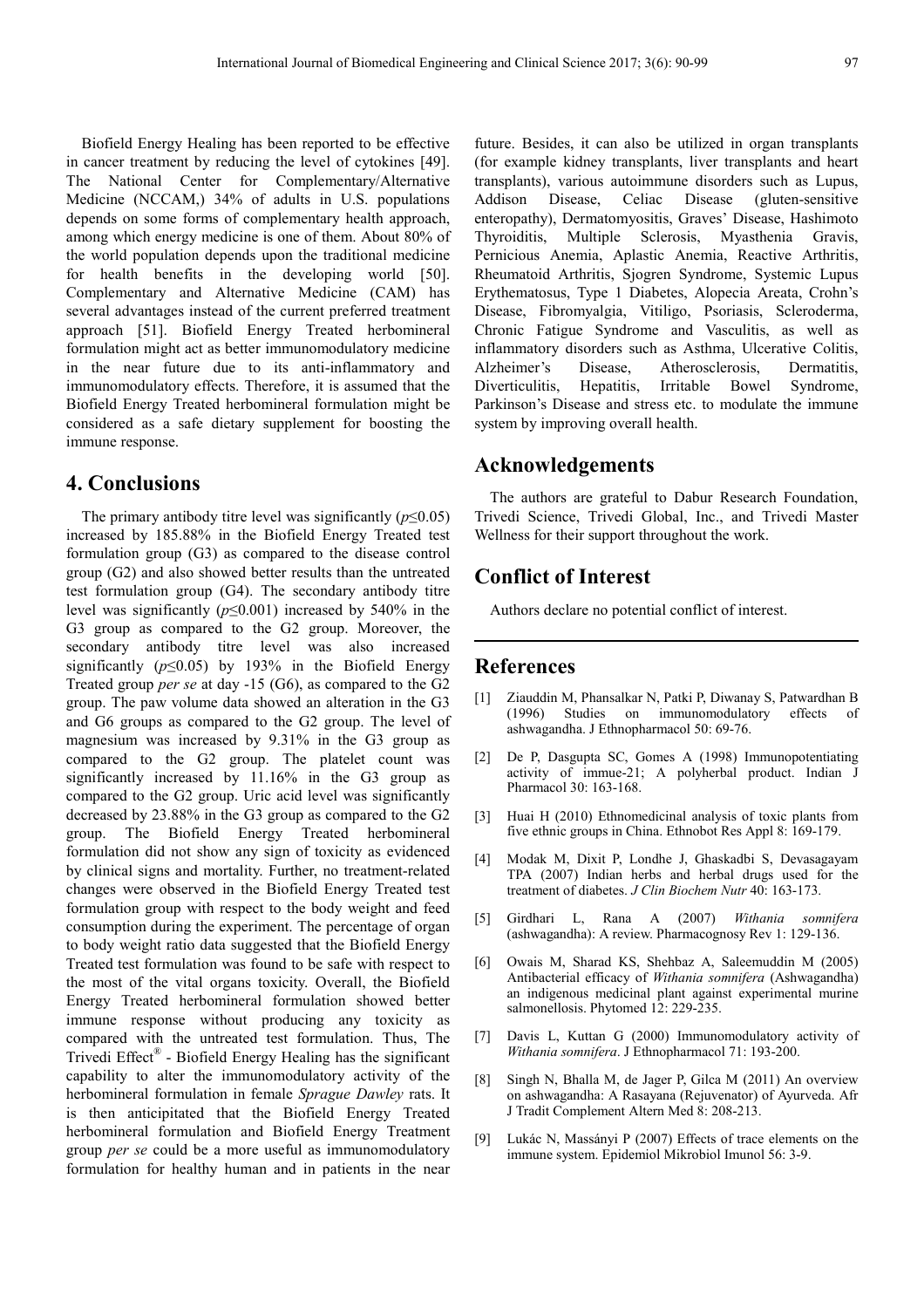- [10] Galland L (1988) Magnesium and immune function: An overview. Magnesium 7: 290-299.
- [11] Mazumder PM, Pattnayak S, Parvani H, Sasmal D, Rathinavelusamy P (2012) Evaluation of immunomodulatory activity of *Glycyrhiza glabra* L roots in combination with zing. Asian Pac J Trop Biomed 2: S15-S20.
- [12] Lutgendorf SK, Mullen-Houser E, Russell D, Degeest K, Jacobson G, Hart L, Bender D, Anderson B, Buekers TE, Goodheart MJ, Antoni MH, Sood AK, Lubaroff DM (2010) Preservation of immune function in cervical cancer patients during chemoradiation using a novel integrative approach. Brain Behav Immun 24: 1231-1240.
- [13] Ironson G, Field T, Scafidi F (1996) Massage therapy is associated with enhancement of the immune system's cytotoxic capacity. Int J Neurosci 84: 205-217.
- [14] Jain S, Hammerschlag R, Mills P, Cohen L, Krieger R, Vieten C, Lutgendorf S (2015) Clinical studies of biofield therapies: Summary, methodological challenges, and recommendations. Glob Adv Health Med 4: 58-66.
- [15] Rubik B (2002) The biofield hypothesis: Its biophysical basis and role in medicine. J Altern Complement Med 8: 703-717.
- [16] Trivedi MK, Patil S, Shettigar H, Mondal SC, Jana S (2015) The potential impact of biofield treatment on human brain tumor cells: A time-lapse video microscopy. J Integr Oncol 4: 141.
- [17] Trivedi MK, Patil S, Shettigar H, Gangwar M, Jana S (2015) *In vitro* evaluation of biofield treatment on cancer biomarkers involved in endometrial and prostate cancer cell lines. J Cancer Sci Ther 7: 253-257.
- [18] Trivedi MK, Patil S, Shettigar H, Mondal SC, Jana S (2015) *In vitro* evaluation of biofield treatment on *Enterobacter cloacae*: Impact on antimicrobial susceptibility and biotype. J Bacteriol Parasitol 6: 241.
- [19] Trivedi MK, Patil S, Shettigar H, Mondal SC, Jana S (2015) Evaluation of biofield modality on viral load of hepatitis B and C Viruses. J Antivir Antiretrovir 7: 083-088.
- [20] Trivedi MK, Patil S, Shettigar H, Mondal SC, Jana S (2015) An impact of biofield treatment: Antimycobacterial susceptibility potential using BACTEC 460/MGIT-TB System. Mycobact Dis 5: 189.
- [21] Trivedi MK, Branton A, Trivedi D, Nayak G, Mondal SC, Jana S (2015) Antimicrobial sensitivity, biochemical characteristics and biotyping of *Staphylococcus saprophyticus*: An impact of biofield energy treatment. J Women's Health Care 4: 271.
- [22] Trivedi MK, Branton A, Trivedi D, Nayak G, Mondal SC, Jana S (2015) Evaluation of antibiogram, genotype and phylogenetic analysis of biofield treated *Nocardia otitidis*. Biol Syst Open Access 4: 143.
- [23] Trivedi MK, Branton A, Trivedi D, Nayak G, Charan S, Jana S (2015) Phenotyping and 16S rDNA analysis after biofield treatment on *Citrobacter braakii*: A urinary pathogen. J Clin Med Genom 3: 129.
- [24] Trivedi MK, Patil S, Shettigar H, Bairwa K, Jana S (2015) Spectroscopic characterization of chloramphenicol and tetracycline: An impact of biofield. Pharm Anal Acta 6: 395.
- [25] Trivedi MK, Patil S, Shettigar H, Bairwa K, Jana S (2015) Spectroscopic characterization of biofield treated metronidazole and tinidazole. Med Chem 5: 340-344.
- [26] Trivedi MK, Patil S, Shettigar H, Bairwa K, Jana S (2015) Effect of biofield treatment on spectral properties of paracetamol and piroxicam. Chem Sci J 6: 98.
- [27] Trivedi MK, Branton A, Trivedi D, Shettigar H, Bairwa K, Jana S (2015) Fourier transform infrared and ultravioletvisible spectroscopic characterization of biofield treated salicylic acid and sparfloxacin. Nat Prod Chem Res 3: 186.
- [28] Trivedi MK, Branton A, Trivedi D, Nayak G, Gangwar M, Jana S (2016) Molecular analysis of biofield treated eggplant and watermelon crops. Adv Crop Sci Tech 4: 208.
- [29] Trivedi MK, Branton A, Trivedi D, Nayak G, Mondal SC, Jana S (2015) Morphological characterization, quality, yield and DNA fingerprinting of biofield energy treated alphonso mango (*Mangifera indica* L.). Journal of Food and Nutrition Sciences 3: 245-250.
- [30] Trivedi MK, Branton A, Trivedi D, Nayak G, Mondal SC, Jana S (2015) Evaluation of plant growth, yield and yield attributes of biofield energy treated mustard (*Brassica juncea*) and chick pea (*Cicer arietinum*) seeds. Agriculture, Forestry and Fisheries 4: 291-295.
- [31] Trivedi MK, Branton A, Trivedi D, Nayak G, Mondal SC, Jana S (2015) Evaluation of plant growth regulator, immunity and DNA fingerprinting of biofield energy treated mustard seeds (*Brassica juncea*). Agriculture, Forestry and Fisheries 4: 269-274.
- [32] Trivedi MK, Tallapragada RM, Branton A, Trivedi D, Nayak G, Jana S (2015) Characterization of physical and structural properties of aluminum carbide powder: Impact of biofield treatment. J Aeronaut Aerospace Eng 4: 142.
- [33] Trivedi MK, Nayak G, Patil S, Tallapragada RM, Latiyal O, Jana S (2015) Impact of biofield treatment on atomic and structural characteristics of barium titanate powder. Ind Eng Manage 4: 166.
- [34] Trivedi MK, Patil S, Nayak G, Jana S, Latiyal O (2015) Influence of biofield treatment on physical, structural and spectral properties of boron nitride. J Material Sci Eng 4: 181.
- [35] Trivedi MK, Nayak G, Patil S, Tallapragada RM, Latiyal O, Jana S (2015) Characterization of physical and structural properties of brass powder after biofield treatment. J Powder Metall Min 4: 134.
- [36] Ladics GS (2007) Primary immune response to sheep red blood cells (SRBC) as the conventional T-cell dependent antibody response (TDAR) test. J Immunotoxicol 4: 149-152.
- [37] OECD, OECD Guideline for Testing of Chemicals, vol. 420, Organization for Economic Cooperation and Development, Paris, France, 1992.
- [38] Joharapurkar AA, Zambad SP, Wanjari MM, Umathe SN (2003) *In vivo* evaluation of antioxidant activity of alcoholic extract of *Rubia cordifolia* Linn. and its influence on ethanolinduced immunosuppression. Indian J Pharmacol 35: 232-236.
- [39] Chanda S, Dave R, Kaneria M, Shukla V (2012) Acute oral toxicity of *Polyalthia longifolia* var. pendula leaf extract in wistar albino rats. Pharmaceutical Biol 50: 1408-1415.